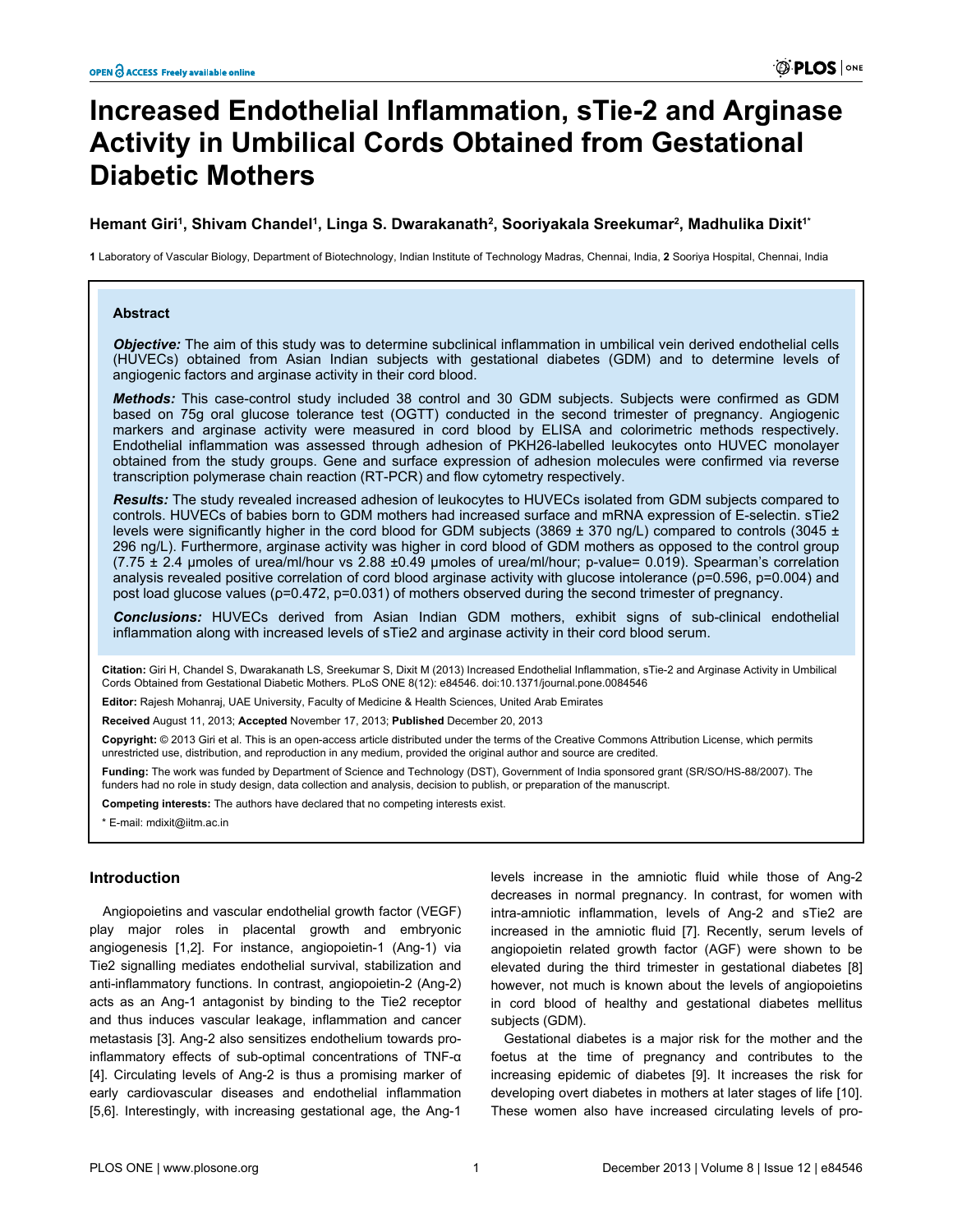inflammatory markers TNF-α, hsCRP and PAI-1, all of which inversely correlate with endothelial function [[11,12\]](#page-7-0). Additionally, the intra-uterine environment consisting of hyperglycemia, hyperinsulinemia and insulin resistance are associated with endothelial dysfunction in their offspring [\[13\]](#page-7-0). These factors possibly increase the permeability of the foetoplacental circulation and thus lead to transmission of inflammatory mediators from the mother to the foetal circulation. Although increased carotid intima media thickness (IMT) is reported in GDM women [\[14,15](#page-7-0)], endothelial inflammation an early event in atherosclerosis, is not well characterized in them and foetal circulation. Given that prevalence of gestational diabetes in Asian women is 2-3 folds higher than Caucasians [[16](#page-7-0)-[18](#page-7-0)], we sought to determine the status of endothelial inflammation in human umbilical vein derived endothelial cells (HUVECs) obtained from babies born to Asian Indian GDM women.

Nitric oxide (NO) prevents inflammation [\[19\]](#page-7-0) and its bioavailability is regulated through an interplay between major NO synthesizing enzyme, endothelial nitric oxide synthase (eNOS), and its competitive inhibitor arginases [[20\]](#page-7-0). Arginases also compromise pregnancy-associated immune-tolerance as consequent L-arginine depletion leads to impaired lymphocyte responses [[21](#page-7-0)]. Recent studies with arginase-II knock-out mice and cell culture systems have highlighted their significance in inflammation, atherosclerosis and glucose intolerance [\[22\]](#page-7-0). However, involvement of arginases, if any, in GDM is presently elusive. Thus, the other aim of the study was to determine arginase activity and angiogenic factors in the cord blood of infants born to GDM subjects.

# **Materials and Methods**

MCDB 131 Basal Medium from Himedia Labs, Mumbai, India along with growth supplements was used to culture endothelial cells isolated from umbilical cords. Foetal Bovine serum of South American origin was from GIBCO, Invitrogen, NY, USA. Antibodies for flow cytometry and fibronectin were from Beckton Dickinson, USA. Arginase inhibitor (BEC hydrochloride) was from Calbiochem, Inc. La Jolla, CA. M-MuLV reverse transcriptase and DNA polymerase enzymes were from New England Biolabs, UK. PCR primers, L-Arginine, histopaque solution, PKH26, and all the other lab chemicals were from Sigma Aldrich, St. Louis, MO unless specified otherwise.

# **Study subjects**

Experimental procedures involving human tissue samples and blood were reviewed and approved by the IIT Madras institutional ethics committee in accordance with Declaration of Helsinki [IITM-IEC No:2009022]. Informed written consent was obtained from the study subjects and both the study and the consent forms were approved by the institutional ethics committee. Umbilical cord and cord blood from study subjects were collected from Sooriya hospital, Chennai, India. A total of 68 subjects; 38 subjects in the control group and 30 subjects in the GDM group were recruited. Subjects were classified as GDM based on fasting plasma glucose values ≥ 5.1mmol/l) [[23](#page-7-0)] and post load plasma glucose values at 2 hour ≥7.8mmol/l for 75g OGTT performed during the second trimester of pregnancy according to Diabetes in Pregnancy Study group India (DIPSI) guidelines [[24\]](#page-7-0). For glucose management, all GDM subjects were on diet and exercise except for two who were on insulin. Following exclusion criteria were applied: hypertension, diabetes, abortion, foetal death, cigarette smoking, ongoing medication, family history of hypertension and presence of obesity, defined as, mother's weight >90 Kg at the time of booking as per NICE clinical guidelines for management of diabetes and its complications [[25](#page-7-0)]. For all experiments involving adhesion assays, FACS analysis or RT-PCR, a minimum of 9 subjects was taken from each group. PBMCs were isolated using ficoll density gradient as described earlier [[26](#page-7-0)] and following labelling with PKH-26 as per manufacturer's instructions, labelled leukocytes were used for adhesion assay.

# **Human Umbilical Vein Endothelial Cell (HUVEC) isolation and culture**

Endothelial cells from respective cords were isolated for culture within 3 hours of birth as described earlier [\[27\]](#page-7-0). Briefly, freshly obtained cords were gently squeezed to collect the cord blood, followed by gentle washing with sterile phosphate buffer saline (PBS). Endothelial cells were isolated with collagenase digestion and the cells were cultured on fibronectin coated tissue culture dishes from Corning. Cells were cultured in MCDB 131 growth medium until they reached confluence.

## **Adhesion assay**

Confluent cultures of HUVECs (passage  $P_0$ ) from the two study groups were serum starved for 6-8 hours prior to adhesion assay. Labelled leukocytes were incubated with HUVECs at 37°C and 5%  $CO<sub>2</sub>$  for 3 hours. Cells were then washed with PBS thrice to remove non-adherent leukocytes. Adhesion was assessed as the number of leukocytes adhered to HUVEC monolayer per field view. Each experiment was performed in triplicates and data are represented as mean ±SEM.

# **RTPCR**

Total RNA was isolated from  $5 \times 10^6$  cultured endothelial cells (passage  $P_0$ ) from study subjects using TRIZOL reagent (from Sigma) following manufacturer's instructions. Following DNAse treatment, total RNA (1μg) was reverse transcribed (RT) using M-MuLV RT enzyme and Oligo  $dT<sub>12-18</sub>$  primers. A reaction performed in absence of reverse transcriptase enzyme acted as negative control. Amplified cDNA was subjected to PCR using gene specific primers as listed in [Table S1.](#page-6-0) RT-PCR was also performed for GADPH as internal control.

## **Cord blood collection and ELISA**

Cord blood was collected by gently squeezing the cord and hence it was pooled from both the arteries and the vein of the umbilical cord. Collected blood was allowed to clot at room temperature. Serum was separated by centrifugation at 4000rpm for 10 minutes, and aliquots of serum were stored at −80°C until further analyses. Serum Ang-1, Ang-2, Tie-2 and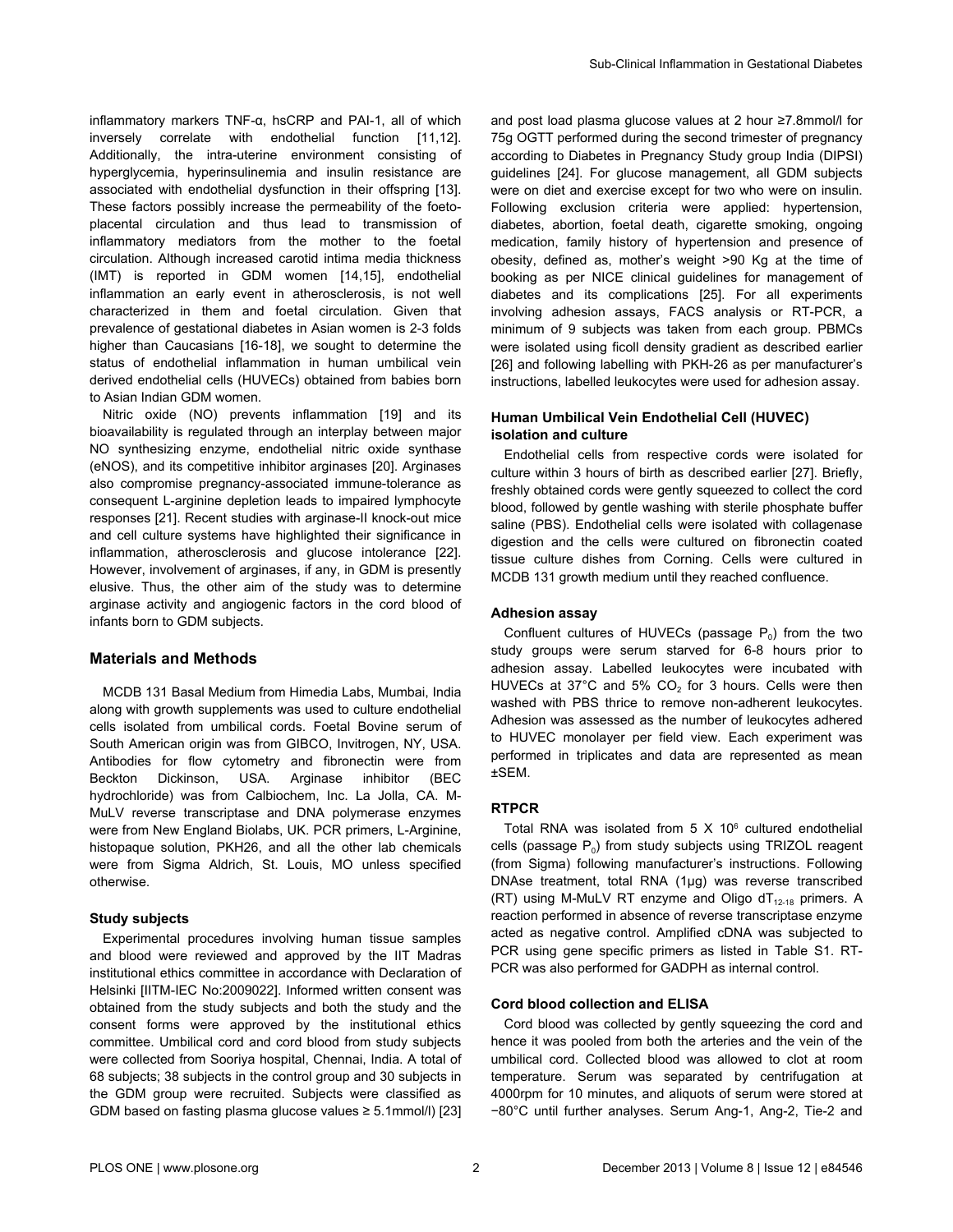VEGF concentrations were determined in duplicate by ELISA according to the manufacturer's instructions (R&D Systems, Inc., Minneapolis, MN).

#### **Arginase activity**

Arginase activity was measured according to the method described earlier [\[28](#page-7-0)]. 100 µl of serum was incubated with equal volumes of 10 mM manganese chloride in 50 mM Tris-HCl, pH 7.4 at 55°C for 10 minutes to activate the enzyme. Activated extracts were incubated with 0.1M L-arginine (pH 9.7) in presence or absence of 200µM BEC (Calbiochem), a competitive inhibitor of arginase. The assay mixtures were incubated at 37°C in a shaking water bath for two hours. The reaction was stopped by adding 400 µl of the acid mix consisting of sulphuric acid, phosphoric acid and water in a ratio of 1:3:7. 25 µl of 9% ISPF (α-isonitrosopropiophenone) dissolved in ethanol was added and tubes were incubated in boiling water bath for 45 minutes. The tubes were cooled in dark at room temperature for 10 minutes and aliquots of 200 µl were transferred to a 96-well plate for absorbance at 540 nm.

#### **Flow cytometry**

Flow cytometric analysis was done as described earlier [\[29\]](#page-7-0). Confluent endothelial cells were washed with ice cold 1X PBS and then fixed with 0.5% paraformaldehyde for 5-10 minutes. Cells were then washed with 1X PBS and blocked with 0.1% BSA. Finally, anti-ICAM-1 PE, anti-E-selectin PE and Isotype PE antibodies were added and incubated at 4°C overnight. Cells were washed twice with 1X PBS, trypsinized and resuspended in 250μl of 1X PBS for analysis. A minimum of 10,000 cells were scored for surface expression of adhesion molecules in FACS Canto (Beckton Dickinson, USA). The FACS operator was blinded to the clinical status of the subjects and the data was analyzed using Flowjo software program (Version 7.6.1).

## **Statistics**

Clinical data are expressed as mean ± SEM. Kolmogorov-Smirnov test was used to determine normality. Parametric variables were analysed by two tailed student's t-test, while non parametric data were analyzed by Mann Whitney test. Correlations between serum concentrations of Ang-1, Ang-2 and VEGF with arginase activity were analyzed by Spearman's rank correlation.

## **Results**

Anthropometric and biochemical parameters for gestational diabetes and control group are summarized in table 1. Except for four, all the other subjects delivered vaginally. Among the recruited subjects 9 in control and 15 in GDM group, had family history of diabetes. Fasting and post-load blood glucose values were significantly high in gestational diabetes group as compared to the control group. There were no significant differences in age, blood pressure and child weight between the two groups. Health of the newborns were assessed with Apgar score at 1min and 5 min after birth, and all were found to

**Table 1.** Anthropometric and biochemical characteristics of study subjects.

| Anthropometric measures                         |                  | Control (N=38) GDM (N=30)      |
|-------------------------------------------------|------------------|--------------------------------|
| Age (Years)                                     | $27.18 \pm 0.53$ | $27.32 \pm 0.54$               |
| Weight (Kg) (12-13 weeks)                       | 66.38 ± 2.28     | $63.25 + 1.93$                 |
| Systolic Blood Pressure (mmHg) (II trimester)   | $118.7 \pm 0.55$ | $118.0 \pm 1.00$               |
| Diastolic Blood Pressure (mmHq) (Il trimester)  | $81.37 \pm 2.70$ | $77.0 \pm 0.85$                |
| Systolic Blood Pressure (mmHg) (III trimester)  | $120 \pm 0.37$   | $119.7 \pm 0.58$               |
| Diastolic Blood Pressure (mmHg) (III trimester) | $78.63 \pm 0.55$ | $79.0 \pm 0.73$                |
| Weight of child (Kg)                            | $3.0 \pm 0.05$   | $3.11 \pm 0.05$                |
| <b>Biochemical measures</b>                     |                  |                                |
| Fasting Glucose (mmol/L)                        | $4.816 \pm 0.05$ | $5.483 \pm 0.10$ <sup>**</sup> |
| Post load Glucose (mmol/L)                      | $5.947 \pm 0.17$ | $8.517 \pm 0.42$ ***           |
| $P < 0.0001$ versus controls.                   |                  |                                |

doi: 10.1371/journal.pone.0084546.t001

be healthy in both the groups with minimum 6 points on Apgar score in accordance with established guidelines [[30](#page-7-0)].

#### **Increased endothelial inflammation**

Subclinical inflammation in women with history of gestational diabetes is already reported [[31](#page-7-0),[32\]](#page-7-0). However, not much is studied immediately after delivery. The circulating levels of adhesion molecules like vascular cell adhesion molecule-1 (VCAM-1), intercellular adhesion molecule-1 (ICAM-1) and Eselectin are also associated with inflammation and cardiovascular diseases [\[33](#page-7-0)[,34\]](#page-8-0). However, nothing is known about the status of endothelial inflammation in HUVECs derived from Asian Indian women. We hence isolated HUVECs from healthy and GDM mothers post delivery and performed adhesion assay with PKH26 labelled PBMC's isolated from healthy subjects to estimate the status of endothelial inflammation in foeto-placental vasculature. HUVECs from newborns having gestational diabetic mothers, showed increased adhesion of freshly isolated leukocytes to endothelial monolayer in un-stimulated condition [\(Figure 1A&B\)](#page-3-0). We also observed increased surface expression and number of Eselectin positive cells by FACS in HUVECs freshly isolated from cords of infants born to GDM mothers [\(Figure 2A, C&E](#page-4-0)). Expression of E-selectin mRNA in isolated HUVECs was also increased for GDM group ([Figure 3A](#page-5-0)). However, no changes for surface expression of ICAM-1 were observed ([Figure 2B,](#page-4-0) [D&F\)](#page-4-0) although increased mRNA expression for ICAM-1 was observed via RTPCR ([Figure 3B\)](#page-5-0) in HUVECs of GDM subjects. Expression of VCAM-1 mRNA remained unaltered between the two groups (not shown).

#### **Cord blood analysis**

To further assess the influence of gestational diabetes on circulating levels of angiopoietins in foetal circulation, we measured soluble Ang-1, VEGF, Ang-2, sTie2 and arginase activity in cord blood serum. As seen in [Table 2,](#page-6-0) levels of sTie2 were increased for GDM samples, while levels of Ang-1, Ang-2 and VEGF were not different between the two groups.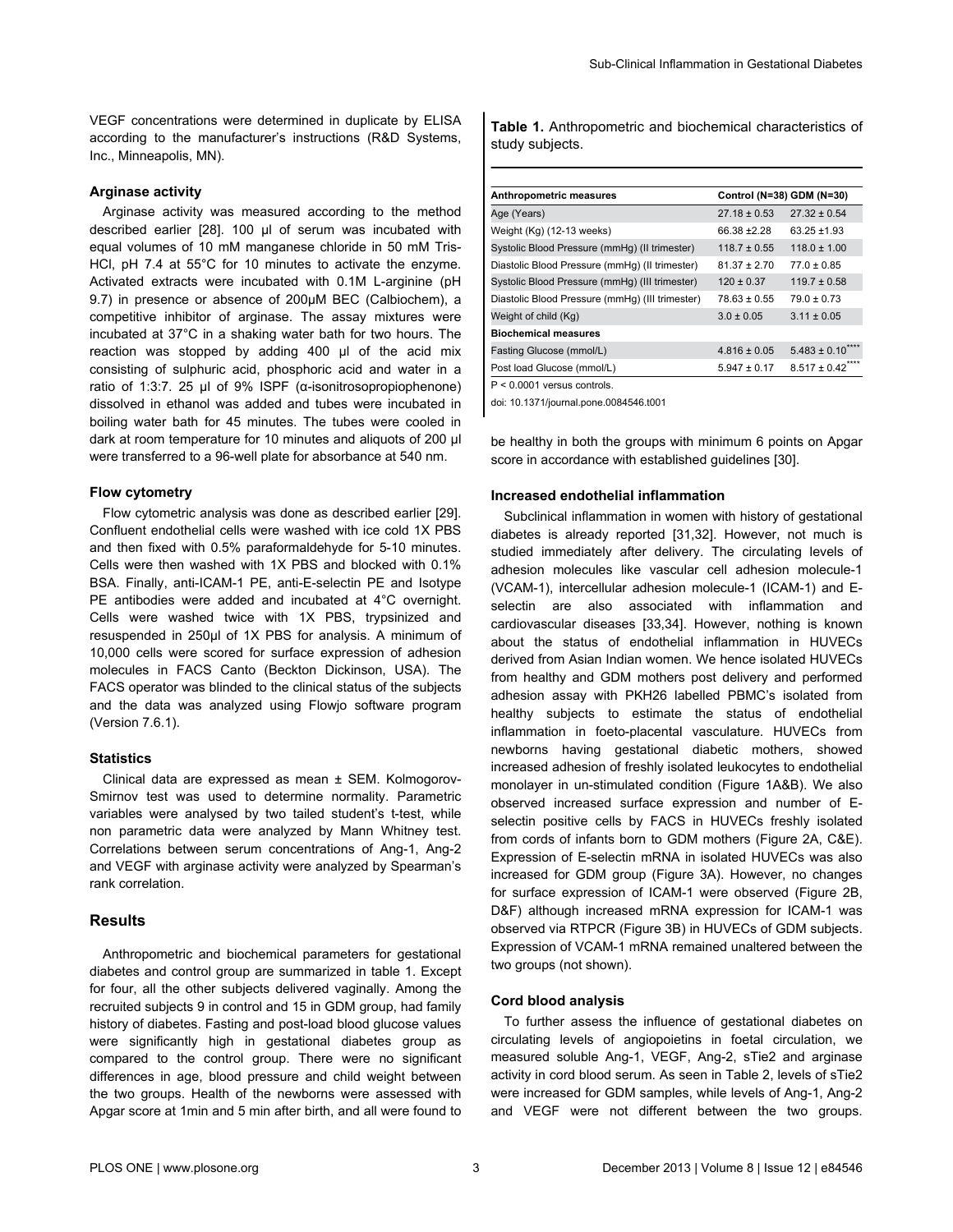<span id="page-3-0"></span>

**Figure 1. Subclinical inflammation in HUVECs isolated from GDM women.** (A) Representative picture depicting adherence of PKH26 labelled leukocytes to human umbilical vein–derived endothelial cell (HUVEC) monolayer of control and GDM subjects. (B) Bar graph summarizing fold increase in adhesion of leukocytes to HUVECs for a minimum of 10 subjects in each group. Inflammation was scored as number of leukocytes adhered per field view. \*p≤0.05 represents statistical significance versus control. doi: 10.1371/journal.pone.0084546.g001

However, we found increased expression of Ang-2 mRNA in HUVECs isolated from these GDM cords [\(Figure 3C\)](#page-5-0).

A recent report suggested that NO metabolism in circulation is mainly regulated by eNOS, rather than other isoforms of NOS [\[35\]](#page-8-0). Although, increased expression of eNOS is reported in HUVECs from GDM cords [[13](#page-7-0)], the resulting NO levels in cord blood serum are unaltered [[36](#page-8-0)]. This prompted us to determine arginase activity in cord blood of recruited subjects. We found increased arginase activity in the cord serum of babies born to GDM mothers as seen in [table 2.](#page-6-0) We then performed Spearman's correlation analysis of arginase activity as dependent variable with other cord blood parameters and plasma glucose values of mothers as independent variable. As seen in [table 3,](#page-6-0) arginase activity exhibited a significant positive correlation with glucose intolerance and post load glucose values of mothers in second trimester. Among the angiogenic factors, Pearson's correlation analysis demonstrated a negative correlation of Ang-1 with surface (r= -0.638, p=0.026) and gene expression (r= -0.607, p=0.036) of E-selectin.

## **Discussion**

Gestational diabetes imposes a great challenge for gynaecologists due to increased risk of the mother and the child developing overt diabetes and associated vascular complications [[10](#page-7-0)[,37,38\]](#page-8-0). For instance, GDM mothers exhibit higher mean arterial pressure and increased carotid intimamedia thickness (IMT) [\[15\]](#page-7-0) in addition to increased circulating levels of pro-atherogenic markers such as TNF-α, hsCRP, IL-6 and PAI-1 [\[11,12\]](#page-7-0). Among these, IMT is positively correlated with glucose intolerance and hypertension [\[15\]](#page-7-0). In the current study we observed increased adherence of peripheral blood

derived leukocytes to HUVECs derived from Asian Indian GDM cords even in absence of pro-inflammatory cytokines in the culture medium, thereby reflecting enhanced endothelial inflammation in foetal vasculature. This was accompanied by a parallel increase in mRNA and surface expression of E-selectin on HUVECs derived from GDM subjects. This observation is consistent with an earlier finding reporting association of increased circulating levels of soluble E-selectin with early cardiovascular risk in GDM women [[39](#page-8-0)]. It should be noted that endothelial inflammation triggers initiation and progression of atherosclerosis. To the best of our knowledge, we report for the first time increased adherence of leukocytes to HUVECs isolated from Asian Indian gestational diabetic women.

Presence of high glucose in GDM subjects may be involved in endothelial inflammation, as there are reports of association of high maternal glucose with complications like Chorioamnionitis, an inflammation of the foetal membranes [[40](#page-8-0),[41](#page-8-0)]. Obesity is one of the major causes of gestational diabetes and endothelial inflammation [[42](#page-8-0)]. However, in the current study all recruited subjects were non-obese as the maternal weights were way below the cut off mark of 90 kg which is used as a screening parameter for determining obesity in pregnancy as per guidelines of NICE,UK and report on European study [\[43\]](#page-8-0). Maternal weight >90kg also results in development of macrosomia in foetus however, we did not observe macrosomia in newborns born to GDM mothers in the current study [\[44\]](#page-8-0).

We observed a significant increase for sTie2 levels and arginase activity in cord blood serum of GDM women, while the levels of angiogenic factors (Ang-1, Ang-2 and VEGF) were unaltered. Among the angiopoietins, Ang-1 negatively correlated with gene and surface expression of E-selectin. This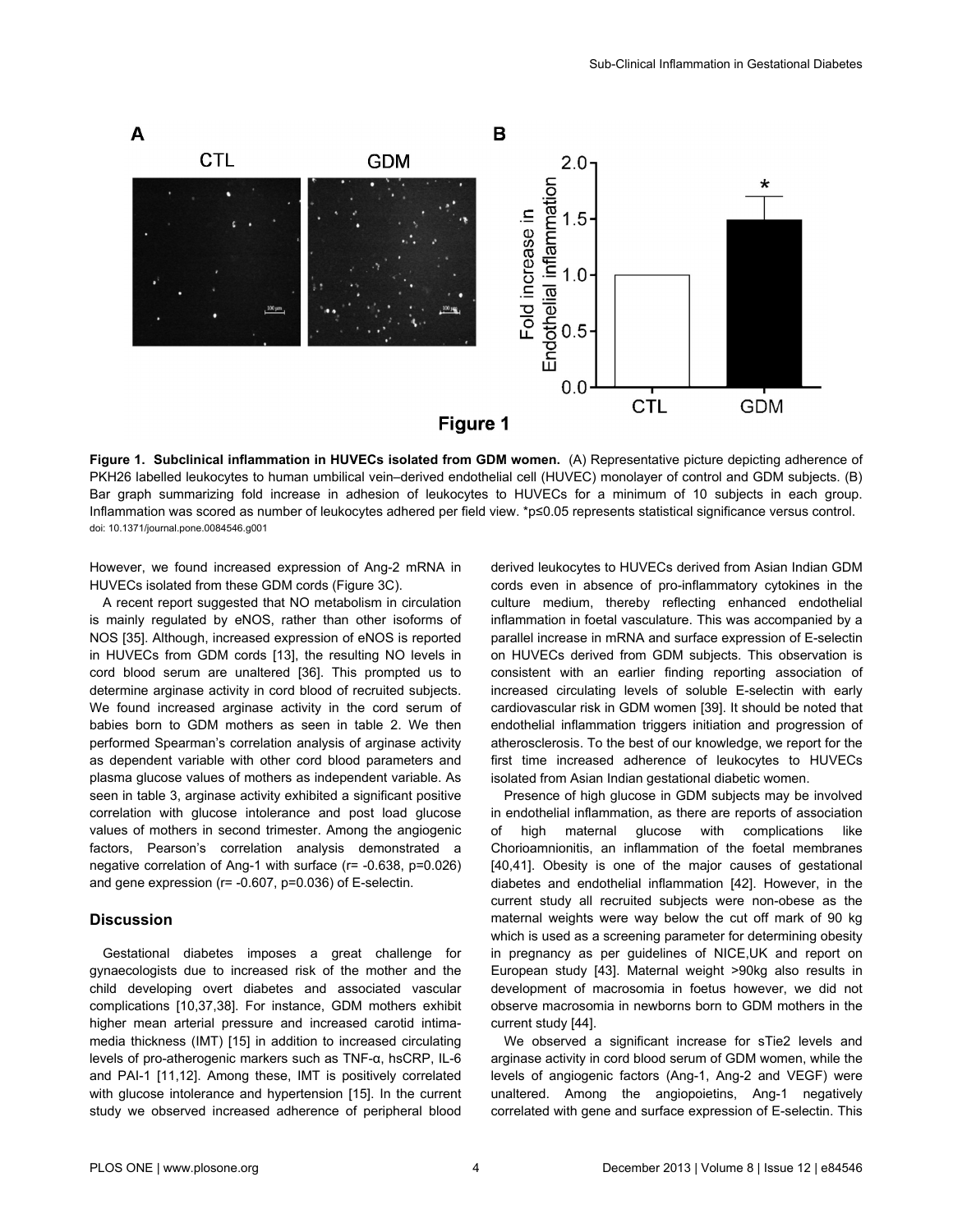<span id="page-4-0"></span>



**Figure 2. FACS analysis for surface expression of adhesion molecules.** (A&B) Histograms depicting mean fluorescence intensity for surface expression of E-selectin and ICAM-1 in isolated HUVECs (P<sub>0</sub>) from control and GDM women, (C&D) Bar graphs summarizing MFI for E-selectin and ICAM-1 for nine subjects in each group, (E&F) Bar graphs summarizing number of cells positive for E-selectin and ICAM-1 in freshly isolated HUVECs. \*p≤0.05 versus control group. doi: 10.1371/journal.pone.0084546.g002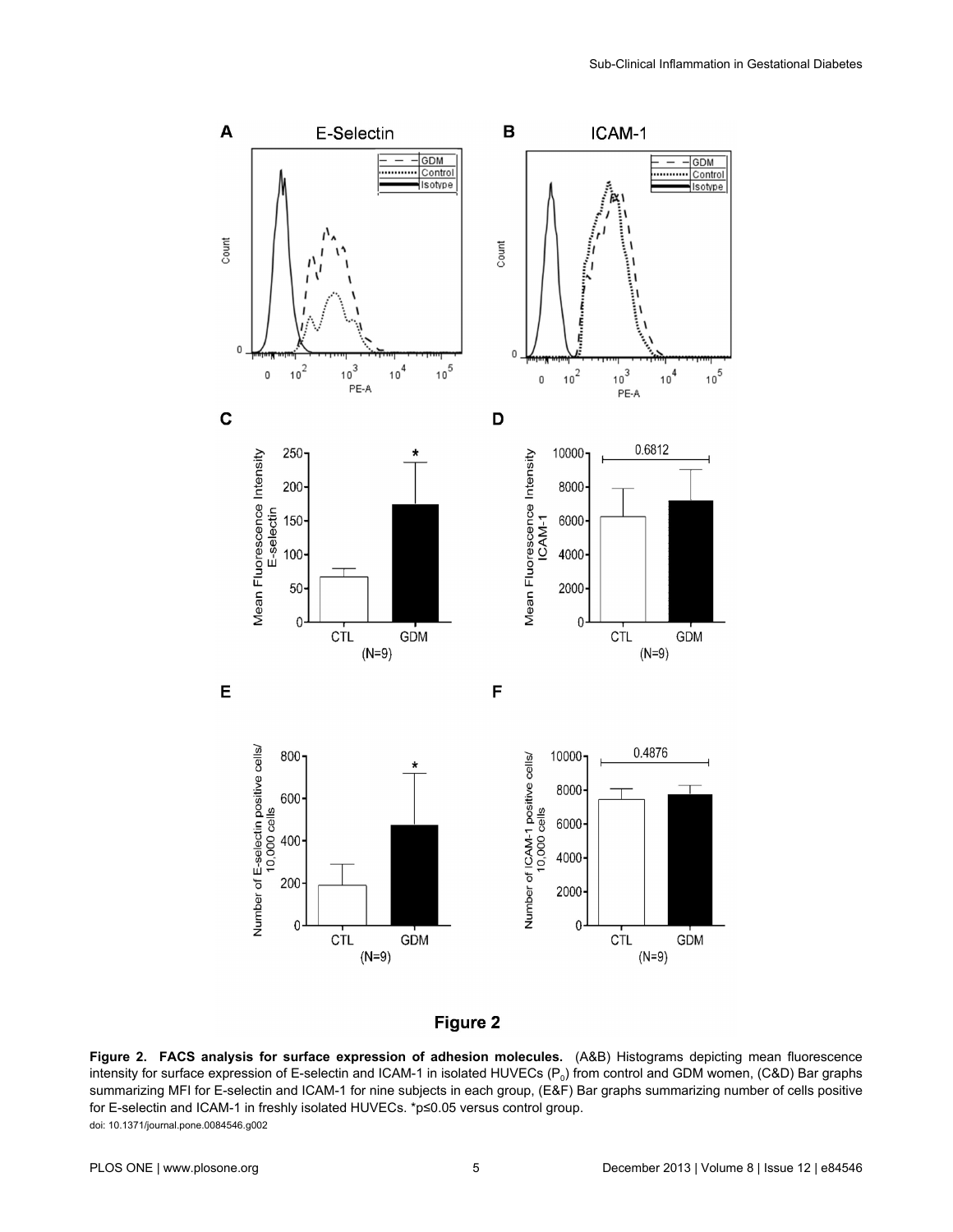<span id="page-5-0"></span>



**Figure 3. mRNA expressions profile of E-selectin, ICAM-1, Ang-2 and Arginase II in HUVECs.** Increased mRNA expression of E-selectin (A), ICAM-1 (B), Ang-2 (C) and arginase II (D) with their representative gel pictures and cumulative bar graphs. RT-PCR analyses were done for 12 controls and 15 GDM subjects. \*\*p≤0.01 versus control group. doi: 10.1371/journal.pone.0084546.g003

is in accordance with the ability of Ang-1 to inhibit VEGF induced expression of E-selectin as already reported [[45](#page-8-0)]. The exact reason behind the increased levels of sTie2 in cord serum could be either the shredding of extracellular domain of the Tie2 receptor due to increased proteolytic activity of MMPs [[46](#page-8-0),[47](#page-8-0)] or due to Golgi mediated release of stored pool of Tie2 [[7\]](#page-7-0). It should be noted that human placental tissue expresses Tie2 receptor and angiopoietins [\[48,49](#page-8-0)], with inflammatory mediators and hyperglycemia enhancing its release from the feto-placental endothelial cells and trophoblasts via induction of MMP2, MMP9 and MT1-MMP activities [[50-52\]](#page-8-0). Additionally hyperglycemia is reported to decrease the expression of tissue inhibitor of MMPs i.e. TIMP-2 in trophoblast cells [\[52\]](#page-8-0).

Although, the exact effect of high levels of sTie-2 in cord blood is presently unknown, it should be noted that it inhibits angiogenesis by limiting the actions of Ang-1 in order to induce vessel destabilization [\[53](#page-8-0)]. Soluble Tie2 is also found to reduce angiogenesis in uremic rats [\[54\]](#page-8-0). It is hence tempting to speculate that increased sTie2 levels in cord blood serum may also pose danger to the ongoing vasculogenic processes in the developing foetus of GDM subjects. Hence, one can envisage that uncontrolled glycemic status along with inflammatory mediators in placental circulation during GDM will lead to an unopposed release of sTie2, which in turn, may contribute to a leaky feto-placental vasculature thereby enhancing passage of inflammatory mediators from maternal to foetal circulation. This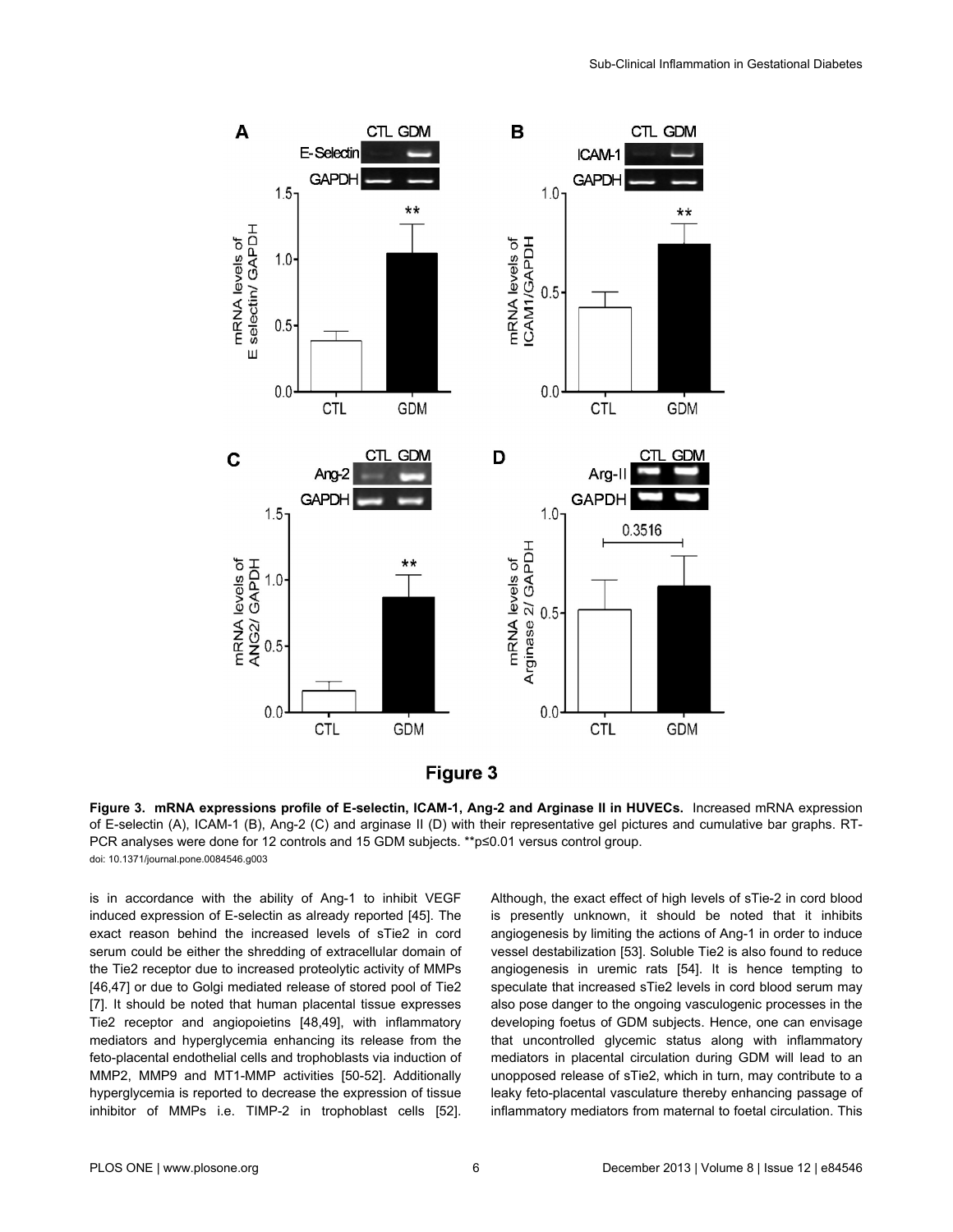<span id="page-6-0"></span>**Table 2.** Cord blood serum levels of different angiogenic factors and arginase activity.

| <b>Parameters</b>                              | Control (N=24) GDM (N=13) P- value |                         |        |
|------------------------------------------------|------------------------------------|-------------------------|--------|
| Angiopoietin 1 (ng/L)                          | $6495 \pm 179$                     | $6796 \pm 132$          | 0 2145 |
| Angiopoietin 2 (ng/L)                          | $1972 \pm 262$                     | $1925 \pm 333$          | 0.9111 |
| Arginase Activity (umoles of urea/ml/<br>hour) | $2.88 + 0.49$                      | $775 + 24$ <sup>*</sup> | 0.0151 |
| Tie $2$ (ng/L)                                 | $3045 \pm 296$                     | $3869 + 370^{*}$        | 0.0464 |
| VEGF (ng/L)                                    | $329 \pm 61$                       | $287 \pm 49$            | 0.6178 |

\* P < 0.05 versus controls.

doi: 10.1371/journal.pone.0084546.t002

**Table 3.** Spearman's correlation analysis of Arginase activity with other parameters.

| <b>Parameters</b>                | Correlation coefficient (p) | p value |
|----------------------------------|-----------------------------|---------|
| Glucose Intolerance <sup>1</sup> | 0.596                       | 0.004   |
| <b>Fasting Glucose</b>           | 0.349                       | 0.121   |
| Post load Glucose                | 0.472                       | 0.031   |
| <b>Cord Blood Parameters</b>     |                             |         |
| Angiopoietin 1                   | 0.296                       | 0.192   |
| Angiopoietin 2                   | 0 244                       | 0.287   |
| Tie 2                            | 0.308                       | 0.175   |
| <b>VEGF</b>                      | 0.100                       | 0.666   |

† Serum glucose values ≥7.8mmol/l at 2 hours of 75g OGTT were considered as impaired glucose tolerance according to Diabetes in Pregnancy Study group India (DIPSI) guidelines [[24\]](#page-7-0). For Correlation analysis, presence and absence of glucose intolerance was assigned the binary numerical system of 1 and 0 respectively.

doi: 10.1371/journal.pone.0084546.t003

may further trigger endothelial dysfunction in foetal blood vessels to cause future cardiovascular complications. However, more detailed cross-sectional and longitudinal studies are required to confirm this speculation.

Increased arginase activity in the peripheral blood is reported for type 2 diabetic and breast cancer patients, and its inhibition gives protection from myocardial infarction in rats [[55-57\]](#page-8-0). In normal pregnancy, results are contradictory, with both increased and decreased activity being reported [[21](#page-7-0)[,58\]](#page-8-0). For the current study we observed a significant increase for arginase activity in the cord blood serum of babies born to GDM women. Increased arginase activity in cord blood serum would limit arginine bioavailability and may consequently cause NO deficiency in vascular cells. This could also explain increased eNOS expression in HUVECs obtained from GDM women [[36](#page-8-0)] as a compensatory response to increased arginase activity. Since L-arginine is required to inhibit platelet aggregation and for pregnancy associated immune-tolerance [[21](#page-7-0),[59](#page-8-0)], depletions in its levels, will also have serious consequences on foetal health. This is exemplified by that fact that enhanced arginase activity contributes to intimal hyperplasia and coronary vascular dysfunction in type2 diabetic animals [[60,61\]](#page-8-0). Initiation of cardiovascular dysfunction occurs in third trimester itself, as reported in a recent study where

foetal heart ventricular contractility was reduced for GDM subjects compared to normal pregnancies [\[38\]](#page-8-0). These findings suggest that the aberrant foeto-placental environment along with a pro-inflammatory endothelium during second trimester may significantly influence the vascular function of the developing foetus.

Among the two known isoforms of arginases, the cytosolic arginase (arginase I) is anti-inflammatory [\[62\]](#page-8-0) while the mitochondrial isoform arginase II, promotes inflammation through mitochondrial reactive oxygen species [[63](#page-8-0)]. Despite our repeated efforts we failed to detect any measurable differences in the mRNA levels of arginase II in HUVECs derived from GDM women, indicating that the likely source for increased arginase activity are the circulating monocytes and macrophages. Intriguingly, accumulation of arginase II expressing macrophages is associated with atherosclerotic lesions [[64](#page-8-0)] and its knock-down prevents macrophage adhesion to endothelium in mice fed high fat diet [\[22\]](#page-7-0). Even in ApoE-/- ArgII-/- double knock-out mice, absence of arginase II decreases atherosclerotic lesions [[22](#page-7-0)]. Similarly, in human monocytes, silencing of arginase II decreases their adhesion to endothelial monolayer in addition to reducing production of proinflammatory cytokines, TNF-α, IL-6 and MCP-1 by them [\[22\]](#page-7-0). Thus, increased arginase activity promotes over-all systemic as well as endothelial inflammation. Although the causative implications of increased arginase activity in GDM and its effect on foetal health are presently unknown, it is tempting to speculate that enhanced arginase activity in feto-placental vasculature may compromise the immune response of the foetus and may predispose the foetus to increased risks of endothelial inflammation and intimal hyperplasia.

Increased arginase activity in the cord blood in the present study, negatively correlated with glucose intolerance and post load glucose conditions of the mother. It is also worth noting that Arginase II-/- mice have better glucose tolerance and insulin sensitivity [\[22\]](#page-7-0). Since glucose intolerance is a coassociated feature of gestational diabetes, increased arginase activity in their cord blood and its association with post-load glucose values may have greater patho-physiological implications which remain to be tested. Whether increased arginase activity is a cause or an effect of glucose intolerance is also unknown though it is reported to be associated with diabetes and endothelial inflammation [[55,65\]](#page-8-0). Another limitation of the current study is the lack of assessment of endothelial function in mothers and the newborns, and absence of information on levels of sTie2 and arginase activity in their peripheral circulation. In conclusion we demonstrate increased inflammation in cord endothelial cells with a concomitant increase in sTie2 levels and arginase activity in cord blood of infants born to Asian Indian GDM women.

# **Supporting Information**

**Table S1. Sequences of primers used.** (DOC)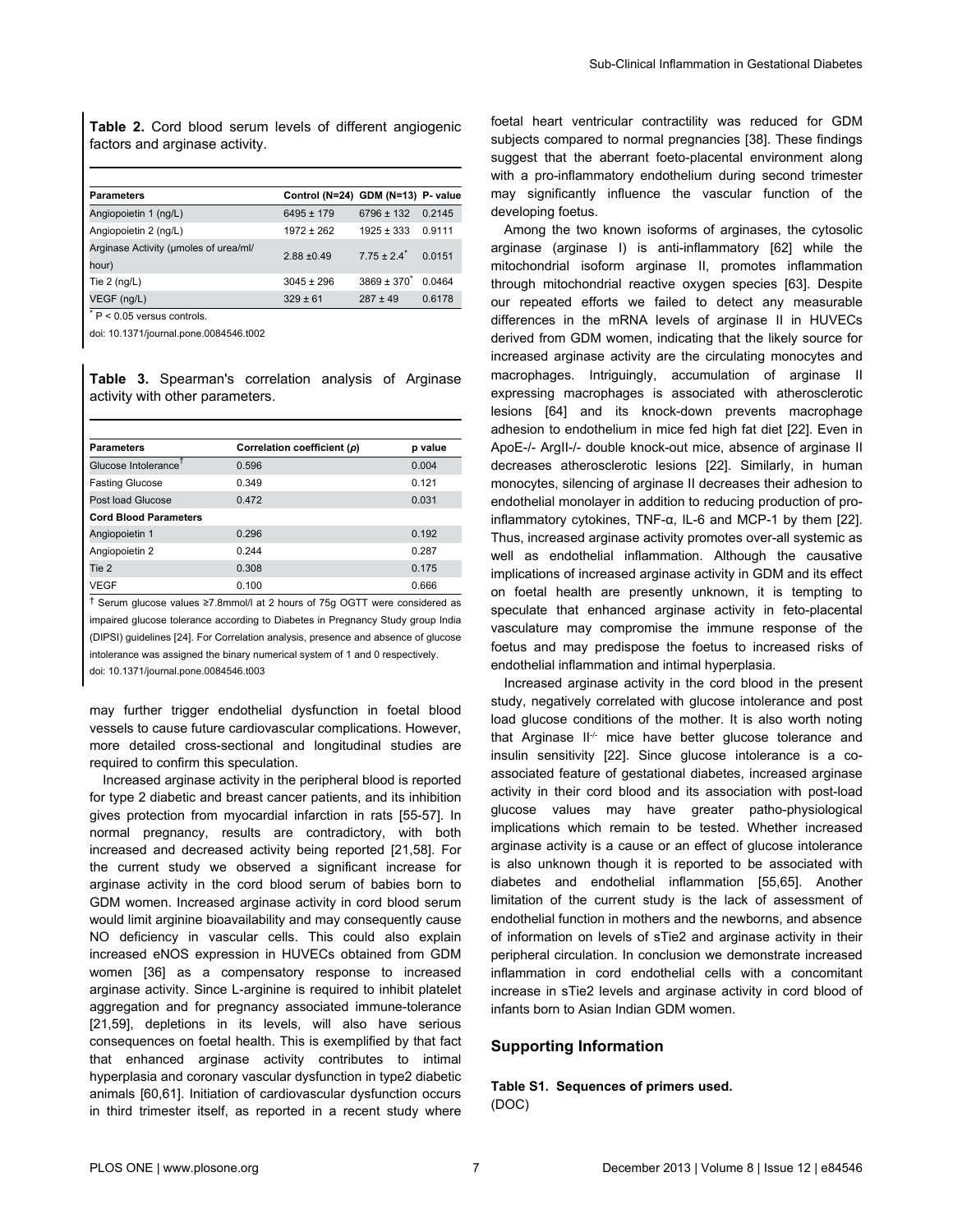## <span id="page-7-0"></span>**Acknowledgements**

Authors thank Ms. Anuradha Satish for her expert technical assistance.

#### **References**

- 1. Bautch VL (2012) VEGF-directed blood vessel patterning: from cells to organism. Cold Spring Harb Perspect Med 2: a006452. PubMed: [22951440.](http://www.ncbi.nlm.nih.gov/pubmed/22951440)
- 2. Suri C, Jones PF, Patan S, Bartunkova S, Maisonpierre PC et al. (1996) Requisite role of angiopoietin-1, a ligand for the TIE2 receptor, during embryonic angiogenesis. Cell 87: 1171-1180. doi[:10.1016/](http://dx.doi.org/10.1016/S0092-8674(00)81813-9) [S0092-8674\(00\)81813-9.](http://dx.doi.org/10.1016/S0092-8674(00)81813-9) PubMed: [8980224.](http://www.ncbi.nlm.nih.gov/pubmed/8980224)
- 3. Eklund L, Saharinen P (2013) Angiopoietin signaling in the vasculature. Exp Cell Res 319: 1271-1280. doi[:10.1016/j.yexcr.2013.03.011.](http://dx.doi.org/10.1016/j.yexcr.2013.03.011) PubMed: [23500414.](http://www.ncbi.nlm.nih.gov/pubmed/23500414)
- 4. Fiedler U, Reiss Y, Scharpfenecker M, Grunow V, Koidl S et al. (2006) Angiopoietin-2 sensitizes endothelial cells to TNF-alpha and has a crucial role in the induction of inflammation. Nat Med 12: 235-239. doi: [10.1038/nm1351](http://dx.doi.org/10.1038/nm1351). PubMed: [16462802](http://www.ncbi.nlm.nih.gov/pubmed/16462802).
- 5. Westra J, de Groot L, Plaxton SL, Brouwer E, Posthumus MD et al. (2011) Angiopoietin-2 is highly correlated with inflammation and disease activity in recent-onset rheumatoid arthritis and could be predictive for cardiovascular disease. Rheumatology (Oxford) 50: 665-673. doi[:10.1093/rheumatology/keq378](http://dx.doi.org/10.1093/rheumatology/keq378). PubMed: [21131273](http://www.ncbi.nlm.nih.gov/pubmed/21131273).
- 6. Shroff RC, Price KL, Kolatsi-Joannou M, Todd AF, Wells D et al. (2013) Circulating angiopoietin-2 is a marker for early cardiovascular disease in children on chronic dialysis. PLOS ONE 8: e56273. doi[:10.1371/](http://dx.doi.org/10.1371/journal.pone.0056273) [journal.pone.0056273](http://dx.doi.org/10.1371/journal.pone.0056273). PubMed: [23409162](http://www.ncbi.nlm.nih.gov/pubmed/23409162).
- 7. Buhimschi CS, Bhandari V, Dulay AT, Thung S, Razeq SS et al. (2010) Amniotic fluid angiopoietin-1, angiopoietin-2, and soluble receptor tunica interna endothelial cell kinase-2 levels and regulation in normal pregnancy and intraamniotic inflammation-induced preterm birth. J Clin Endocrinol Metab 95: 3428-3436. doi:[10.1210/jc.2009-2829](http://dx.doi.org/10.1210/jc.2009-2829). PubMed: [20410222.](http://www.ncbi.nlm.nih.gov/pubmed/20410222)
- 8. Abdullah B, Deveci K, Atilgan R, Kiliçli F, Söylemez MS (2012) Serum angiopoietin-related growth factor (AGF) levels are elevated in gestational diabetes mellitus and associated with insulin resistance. Ginekol Pol 83: 749-753. PubMed: [23383560.](http://www.ncbi.nlm.nih.gov/pubmed/23383560)
- 9. American Diabetes Association (2012) Executive summary: Standards of medical care in diabetes--2012. Diabetes Care 35(Suppl 1): S4-S10. doi:[10.2337/dc11-1967](http://dx.doi.org/10.2337/dc11-1967). PubMed: [22187471](http://www.ncbi.nlm.nih.gov/pubmed/22187471).
- 10. Kim C, Newton KM, Knopp RH (2002) Gestational diabetes and the incidence of type 2 diabetes: a systematic review. Diabetes Care 25: 1862-1868. doi[:10.2337/diacare.25.10.1862](http://dx.doi.org/10.2337/diacare.25.10.1862). PubMed: [12351492](http://www.ncbi.nlm.nih.gov/pubmed/12351492).
- 11. Salmi AA, Zaki NM, Zakaria R, Nor Aliza AG, Rasool AH (2012) Arterial stiffness, inflammatory and pro-atherogenic markers in gestational diabetes mellitus. Vasa 41: 96-104. doi:[10.1024/0301-1526/a000171.](http://dx.doi.org/10.1024/0301-1526/a000171) PubMed: [22403127.](http://www.ncbi.nlm.nih.gov/pubmed/22403127)
- 12. Mrizak I, Arfa A, Fekih M, Debbabi H, Bouslema A et al. (2013) Inflammation and impaired endothelium-dependant vasodilatation in non obese women with gestational diabetes mellitus: preliminary results. Lipids Health Dis 12: 93. doi:[10.1186/1476-511X-12-93.](http://dx.doi.org/10.1186/1476-511X-12-93) PubMed: [23805905.](http://www.ncbi.nlm.nih.gov/pubmed/23805905)
- 13. Leiva A, Pardo F, Ramirez MA, Farias M, Casanello P, et al. (2011) Fetoplacental vascular endothelial dysfunction as an early phenomenon in the programming of human adult diseases in subjects born from gestational diabetes mellitus or obesity in pregnancy. Exp Diabetes Res 2011: 349286.
- 14. Yousefzadeh G, Hojat H, Enhesari A, Shokoohi M, Eftekhari N, et al. (2012) Increased carotid artery intima-media thickness in pregnant women with gestational diabetes mellitus. J Tehran Heart Cent 7: 156-159.
- 15. Eren MA, Vural M, Cece H, Camuzcuoglu H, Yildiz S et al. (2012) Association of serum amyloid A with subclinical atherosclerosis in women with gestational diabetes. Gynecol Endocrinol 28: 1010-1013. doi:[10.3109/09513590.2012.705371](http://dx.doi.org/10.3109/09513590.2012.705371). PubMed: [22827403](http://www.ncbi.nlm.nih.gov/pubmed/22827403).
- 16. Beischer NA, Oats JN, Henry OA, Sheedy MT, Walstab JE (1991) Incidence and severity of gestational diabetes mellitus according to country of birth in women living in Australia. Diabetes 40(Suppl 2): 35-38. doi:[10.2337/diab.40.2.S35](http://dx.doi.org/10.2337/diab.40.2.S35). PubMed: [1748263](http://www.ncbi.nlm.nih.gov/pubmed/1748263).
- 17. Dornhorst A, Paterson CM, Nicholls JS, Wadsworth J, Chiu DC et al. (1992) High prevalence of gestational diabetes in women from ethnic

# **Author Contributions**

Conceived and designed the experiments: HG SC LSD SS MD. Performed the experiments: HG SC LSD. Analyzed the data: HG LSD SS MD. Wrote the manuscript: HG MD.

minority groups. Diabet Med 9: 820-825. doi:[10.1111/j.](http://dx.doi.org/10.1111/j.1464-5491.1992.tb01900.x) [1464-5491.1992.tb01900.x](http://dx.doi.org/10.1111/j.1464-5491.1992.tb01900.x). PubMed: [1473322](http://www.ncbi.nlm.nih.gov/pubmed/1473322).

- 18. Jenum AK, Mørkrid K, Sletner L, Vangen S, Torper JL et al. (2012) Impact of ethnicity on gestational diabetes identified with the WHO and the modified International Association of Diabetes and Pregnancy Study Groups criteria: a population-based cohort study. Eur J Endocrinol 166: 317-324. doi:[10.1530/EJE-11-0866.](http://dx.doi.org/10.1530/EJE-11-0866) PubMed: [22108914.](http://www.ncbi.nlm.nih.gov/pubmed/22108914)
- 19. Kvietys PR, Granger DN (2012) Role of reactive oxygen and nitrogen species in the vascular responses to inflammation. Free Radic Biol Med 52: 556-592. doi:[10.1016/j.freeradbiomed.2011.11.002.](http://dx.doi.org/10.1016/j.freeradbiomed.2011.11.002) PubMed: [22154653.](http://www.ncbi.nlm.nih.gov/pubmed/22154653)
- 20. Morris SM Jr (2009) Recent advances in arginine metabolism: roles and regulation of the arginases. Br J Pharmacol 157: 922-930. doi: [10.1111/j.1476-5381.2009.00278.x](http://dx.doi.org/10.1111/j.1476-5381.2009.00278.x). PubMed: [19508396](http://www.ncbi.nlm.nih.gov/pubmed/19508396).
- 21. Kropf P, Baud D, Marshall SE, Munder M, Mosley A et al. (2007) Arginase activity mediates reversible T cell hyporesponsiveness in human pregnancy. Eur J Immunol 37: 935-945. doi[:10.1002/eji.](http://dx.doi.org/10.1002/eji.200636542) [200636542.](http://dx.doi.org/10.1002/eji.200636542) PubMed: [17330821.](http://www.ncbi.nlm.nih.gov/pubmed/17330821)
- 22. Ming XF, Rajapakse AG, Yepuri G, Xiong Y, Carvas JM, et al. (2012) Arginase II Promotes Macrophage Inflammatory Responses Through Mitochondrial Reactive Oxygen Species, Contributing to Insulin Resistance and Atherogenesis. J Am Heart Assoc 1: e000992.
- 23. Metzger BE, Gabbe SG, Persson B, Buchanan TA, Catalano PA et al. (2010) International association of diabetes and pregnancy study groups recommendations on the diagnosis and classification of hyperglycemia in pregnancy. Diabetes Care 33: 676-682. doi[:10.2337/](http://dx.doi.org/10.2337/dc09-1848) [dc09-1848.](http://dx.doi.org/10.2337/dc09-1848) PubMed: [20190296.](http://www.ncbi.nlm.nih.gov/pubmed/20190296)
- 24. Balaji V, Balaji M, Anjalakshi C, Cynthia A, Arthi T et al. (2011) Diagnosis of gestational diabetes mellitus in Asian-Indian women. Indian J Endocrinol Metab 15: 187-190. doi[:10.4103/2230-8210.83403](http://dx.doi.org/10.4103/2230-8210.83403). PubMed: [21897895.](http://www.ncbi.nlm.nih.gov/pubmed/21897895)
- 25. Walker JD. (2008) NICE guidance on diabetes in pregnancy: management of diabetes and its complications from preconception to the postnatal period. NICE clinical guideline 63. London, March 2008. Diabet Med 25: 1025-1027.
- 26. Bairagi S, Gopal J, Nathan AA, Babu SS, Kumar NP et al. (2012) Glucose-induced increase in circulating progenitor cells is blunted in polycystic amenorrhoeic subjects. Hum Reprod 27: 844-853. doi: [10.1093/humrep/der457](http://dx.doi.org/10.1093/humrep/der457). PubMed: [22252083](http://www.ncbi.nlm.nih.gov/pubmed/22252083).
- 27. Busse R, Lamontagne D (1991) Endothelium-derived bradykinin is responsible for the increase in calcium produced by angiotensinconverting enzyme inhibitors in human endothelial cells. Naunyn Schmiedebergs Arch Pharmacol 344: 126-129. PubMed: [1663586](http://www.ncbi.nlm.nih.gov/pubmed/1663586).
- 28. Morris CR, Poljakovic M, Lavrisha L, Machado L, Kuypers FA et al. (2004) Decreased arginine bioavailability and increased serum arginase activity in asthma. Am J Respir Crit Care Med 170: 148-153. doi:[10.1164/rccm.200309-1304OC.](http://dx.doi.org/10.1164/rccm.200309-1304OC) PubMed: [15070820.](http://www.ncbi.nlm.nih.gov/pubmed/15070820)
- 29. Gräbner R, Till U, Heller R (2000) Flow cytometric determination of Eselectin, vascular cell adhesion molecule-1, and intercellular cell adhesion molecule-1 in formaldehyde-fixed endothelial cell monolayers. Cytometry 40: 238-244. doi[:10.1002/1097-0320\(20000701\)40:3](http://dx.doi.org/10.1002/1097-0320(20000701)40:3). PubMed: [10878567.](http://www.ncbi.nlm.nih.gov/pubmed/10878567)
- 30. American Academy of Pediatrics, Committee on Fetus and Newborn, American College of Obstetricians and Gynecologists and Committee on Obstetric Practice (2006) The Apgar score. Pediatrics 117: 1444-1447. doi[:10.1542/peds.2006-0325.](http://dx.doi.org/10.1542/peds.2006-0325) PubMed: [16585348.](http://www.ncbi.nlm.nih.gov/pubmed/16585348)
- 31. Heitritter SM, Solomon CG, Mitchell GF, Skali-Ounis N, Seely EW (2005) Subclinical inflammation and vascular dysfunction in women with previous gestational diabetes mellitus. J Clin Endocrinol Metab 90: 3983-3988. doi[:10.1210/jc.2004-2494.](http://dx.doi.org/10.1210/jc.2004-2494) PubMed: [15840749.](http://www.ncbi.nlm.nih.gov/pubmed/15840749)
- 32. Winzer C, Wagner O, Festa A, Schneider B, Roden M et al. (2004) Plasma adiponectin, insulin sensitivity, and subclinical inflammation in women with prior gestational diabetes mellitus. Diabetes Care 27: 1721-1727. doi[:10.2337/diacare.27.7.1721](http://dx.doi.org/10.2337/diacare.27.7.1721). PubMed: [15220253](http://www.ncbi.nlm.nih.gov/pubmed/15220253).
- 33. Papayianni A, Alexopoulos E, Giamalis P, Gionanlis L, Belechri AM et al. (2002) Circulating levels of ICAM-1, VCAM-1, and MCP-1 are increased in haemodialysis patients: association with inflammation,